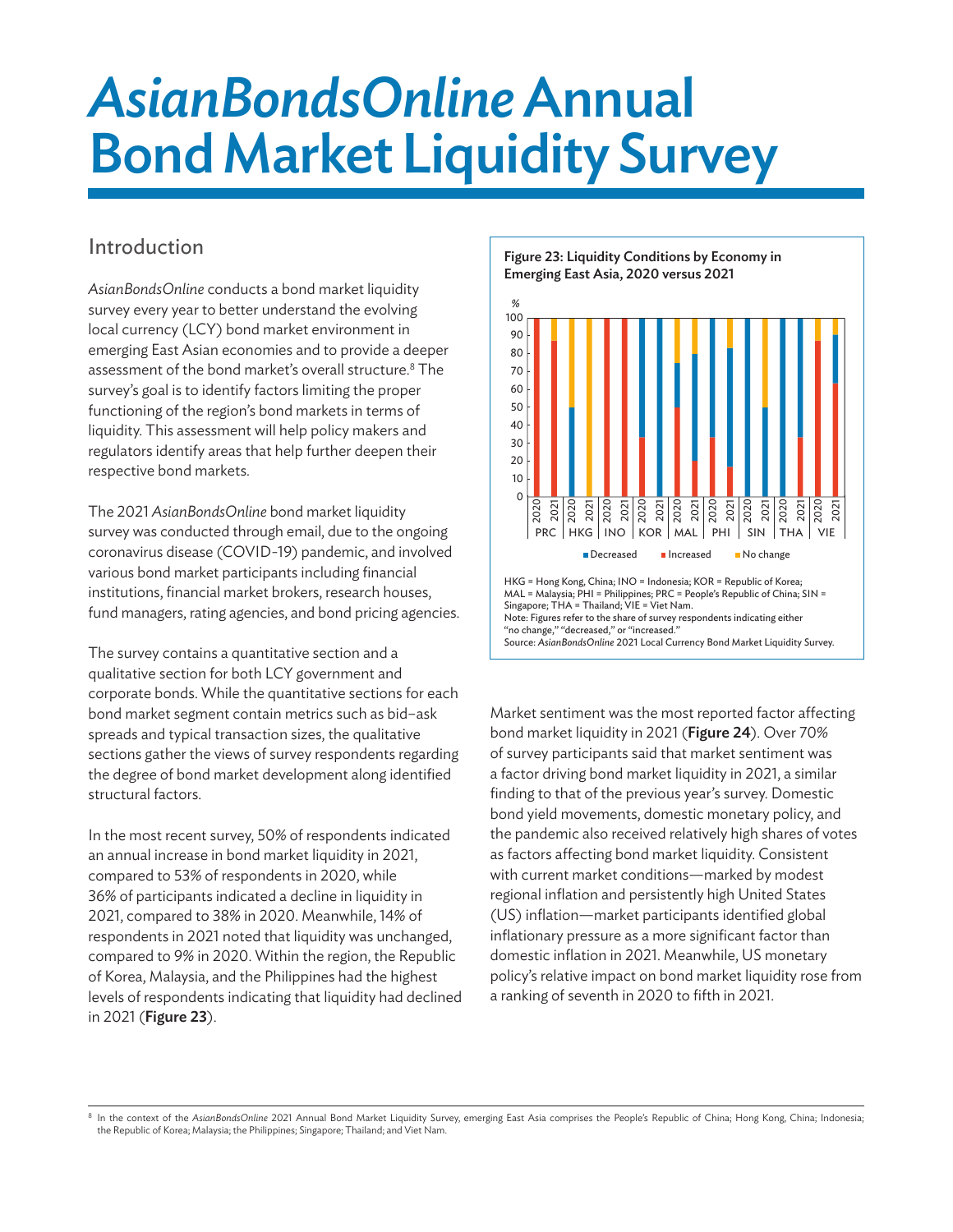

## Government Bonds

#### **Liquidity**

Trends in turnover ratios for government bonds varied across markets in 2021. Quarterly government bond turnover ratios declined from the previous year in Indonesia, the Republic of Korea, and Malaysia, while they rose in the People's Republic of China (PRC) and Singapore (Figure 25).

In the case of Indonesia, while survey participants perceived that liquidity conditions had improved in 2021, the turnover ratio in the LCY bond market fell as the amount of available bonds for trading was curtailed by increases in the holdings of central bank and domestic long-term investors who tend to pursue a buy-and-hold strategy. In nominal terms, however, annual trading volume increased between 2020 and 2021. Overall liquidity conditions also remained ample due to Bank Indonesia's accommodative monetary policy stance. In the Republic of Korea, liquidity was affected by monetary policy adjustments as the Bank of Korea tightened monetary policy in August, November, and (more recently) in January 2022. In Malaysia, investor sentiment soured due to political concerns.

On the other hand, the turnover ratios in the PRC and Singapore trended upward in 2021. For the PRC, the turnover ratio's steady rise in the first 3 quarters of the year was buoyed by increased interest from foreign



HKG = Hong Kong, China; INO = Indonesia; KOR = Republic of Korea; MAL = Malaysia; PRC = People's Republic of China; Q1 = first quarter; Q2 = second quarter; Q3 = third quarter; Q4 = fourth quarter; SIN = Singapore; THA = Thailand.

Note: Turnover ratios are calculated as local currency trading volume (sales amount only) divided by average local currency value of outstanding bonds during each 3-month period.

Sources: People's Republic of China (CEIC Data Company); Hong Kong, China (Hong Kong Monetary Authority); Indonesia (Indonesia Stock Exchange); Republic of Korea (The Bank of Korea and KG Zeroin Corporation); Malaysia (Bank Negara Malaysia); Singapore (Monetary Authority of Singapore and Singapore Government Securities); and Thailand (Bank of Thailand and Thai Bond Market Association).

investors. The ratio dipped in the fourth quarter (Q4) of 2021 due to concerns of an economic slowdown and negative investor sentiment over rising bond defaults in the property sector. This led the People's Bank of China to lower its reserve requirement ratio in December for a second time in 2021 following an earlier rate cut in July. In addition, the People's Bank of China reduced by 10 basis points (bps) its 1-year medium-term lending facility rate in January 2022. Monetary Authority of Singapore also engaged in tightening measures in October and again in January 2022.

Survey results indicated a marginal uptick in the region's average bid–ask spread for government bonds in 2021 to 3.1 bps, compared with 2.8 bps in the prior year (Figure 26). Five out of nine regional markets had wider bid–ask spreads for government bonds in 2021 versus 2020. However, the increases were marginal (less than 1 bp) in the Republic of Korea, Singapore, and Thailand. On the other hand, Malaysia and the Philippines witnessed relatively larger increases in their respective spreads of 1.3 bps and 2.2 bps. Meanwhile, quoted bid–ask spreads for the PRC; Hong Kong, China; Indonesia; and Viet Nam were lower in 2021 than in 2020. In Hong Kong, China; Indonesia; and Viet Nam;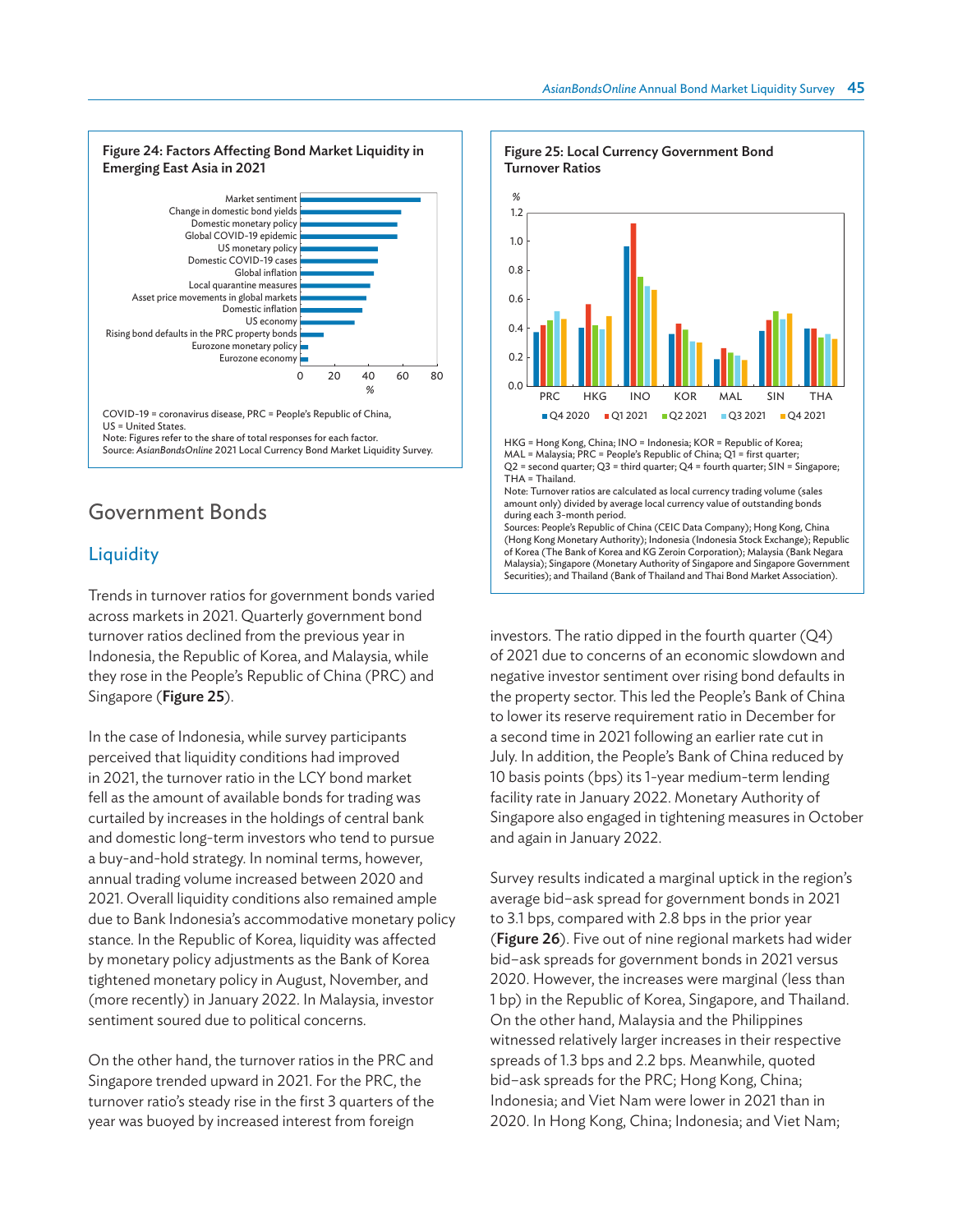

narrowing bid–ask spreads resulted from abundant liquidity due to a relatively accommodative monetary policy environment. In the PRC, the decline also tracked increased foreign investor demand following the PRC's inclusion in global bond indices and given the continued pace of its economic recovery.

The regional average bid–ask spread for off-the run government bonds improved slightly to 4.8 bps in the 2021 survey from 5.0 bps in the 2020 survey (Figure 27). The lowest bid–ask spreads remained those of the Republic of Korea (0.5 bps) and the PRC (1.4 bps), while the Philippines (9.5 bps) and Malaysia (7.9 bps) had the widest spreads. Compared with 2020, survey participants in 2021 quoted lower spreads for off-the-run bonds in Hong Kong, China; Indonesia; Malaysia; and Viet Nam. In the PRC, the Philippines, Singapore, and Thailand, off-the-run bid–ask spreads rose, while the spread remained unchanged in the Republic of Korea.

The region's average single-trade transaction size for on-the-run government bonds climbed to USD10.6 billion in 2021 from USD8.1 billion in 2020 (Figure 28). The rise was largely fueled by the increased transaction size of a single trade in Hong Kong, China in 2021, which itself was driven by a high degree of liquidity in the banking system. The increased demand also led the Hong Kong Monetary Authority to raise its issuance





volume of Exchange Fund Bills between September and December. To a lesser extent, growth in the average government bond transaction size in the PRC (from USD3.9 million in 2020 to USD4.7 million in 2021) and Indonesia (from USD1.6 million to USD2.6 million) also contributed to the higher regional average for 2021. Results from the 2021 survey showed that the average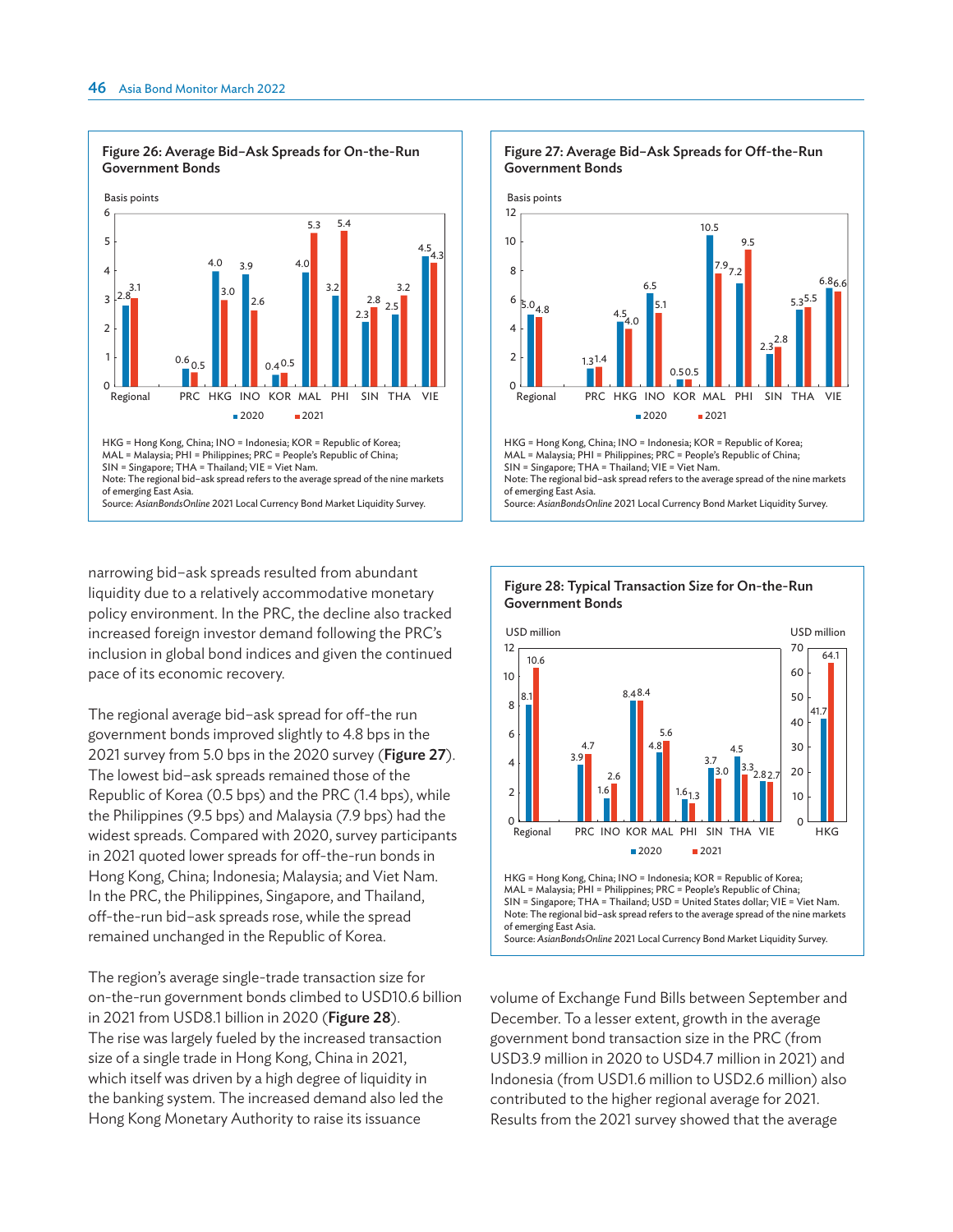transaction size was the largest in Hong Kong, China (USD64.1 million) and the lowest in Indonesia (USD2.6 million) and the Philippines (USD1.3 million).

#### Market Development

The survey also includes the qualitative assessments of participants on a set of structural factors that describe developments in the region's government bond markets. There are eight structural factors that participants were asked to rate on a scale from 1 to 4. A higher rating indicates that the structural factor is either widely available or developed in that market, while a lower rating indicates its nonavailability or underdevelopment.

The 2021 qualitative survey results for emerging East Asian government bond markets showed improvement from the previous year on structural factors on average, with all factors having a regional average score above 3.0 except for hedging mechanisms (Figure 29).

Transparency received the highest average score in 2021 of 3.6, increasing from 3.4 in 2020. With most markets



HKG = Hong Kong, China; FX = foreign exchange; INO = Indonesia; KOR = Republic of Korea; MAL = Malaysia; PHI = Philippines; PRC = People's Republic of China; SIN = Singapore; THA = Thailand; VIE = Viet Nam. Note: Emerging East Asia comprises the People's Republic of China; Hong Kong, China; Indonesia; the Republic of Korea; Malaysia; the Philippines; Singapore; Thailand; and Viet Nam.

Source: *AsianBondsOnline* 2021 Local Currency Bond Market Liquidity Survey.

adapting technology, such as the use of online platforms, bond information is becoming more available and easily accessible. Hong Kong, China; the Republic of Korea; and Singapore—which are known to have well-developed bond markets—had scores of 4.0 each.

Settlement and custody had an average score of 3.5 in 2021. While this was the second-highest rating among all structural factors, the score inched down from 3.7 in 2020. Nonetheless, the high rating reflects that the systems governing the region's bond markets are capable of facilitating the efficient settlement of bond trade transactions. All regional markets had a score of 3.0 or above, with the markets of Hong Kong, China; the Republic of Korea; and Singapore each scoring 4.0. In 2021, Hong Kong, China launched a delivery-versus-payment link for cross-currency securities transactions between the Hong Kong Dollar Clearing House Automated Transfer System and the Bank of Japan Financial Network System.

Transaction Funding scored an average of 3.3 in 2021, unchanged from the previous year, indicating that active and developed money and repurchase markets are present in individual emerging East Asian markets. The markets with the lowest scores in the region in 2021 were Hong Kong, China; Malaysia; and the Philippines at 3.0 each.

Tax Treatment obtained a regional average score of 3.2 in 2021. Markets like Hong Kong, China and Singapore with tax exemption on interest income from government bond investments were rated 4.0 by survey respondents, while the Philippines, which levies a 20% tax on interest income, had the region's lowest rating at 1.8. In Indonesia, the withholding tax on bond investments for both domestic and foreign investors was reduced in 2021 to 10% from 15% to encourage greater participation and enhance liquidity.

Market Access and Foreign Exchange Regulations were both given an average score of 3.2 in 2021, as regional bond markets continued to improve investor access to bonds. The Hong Kong Monetary Authority and the People's Bank of China announced the opening of the southbound leg of the Bond Connect scheme, which will allow residents in the PRC to buy bonds in Hong Kong, China. On foreign exchange regulations, the PRC and the Philippines both undertook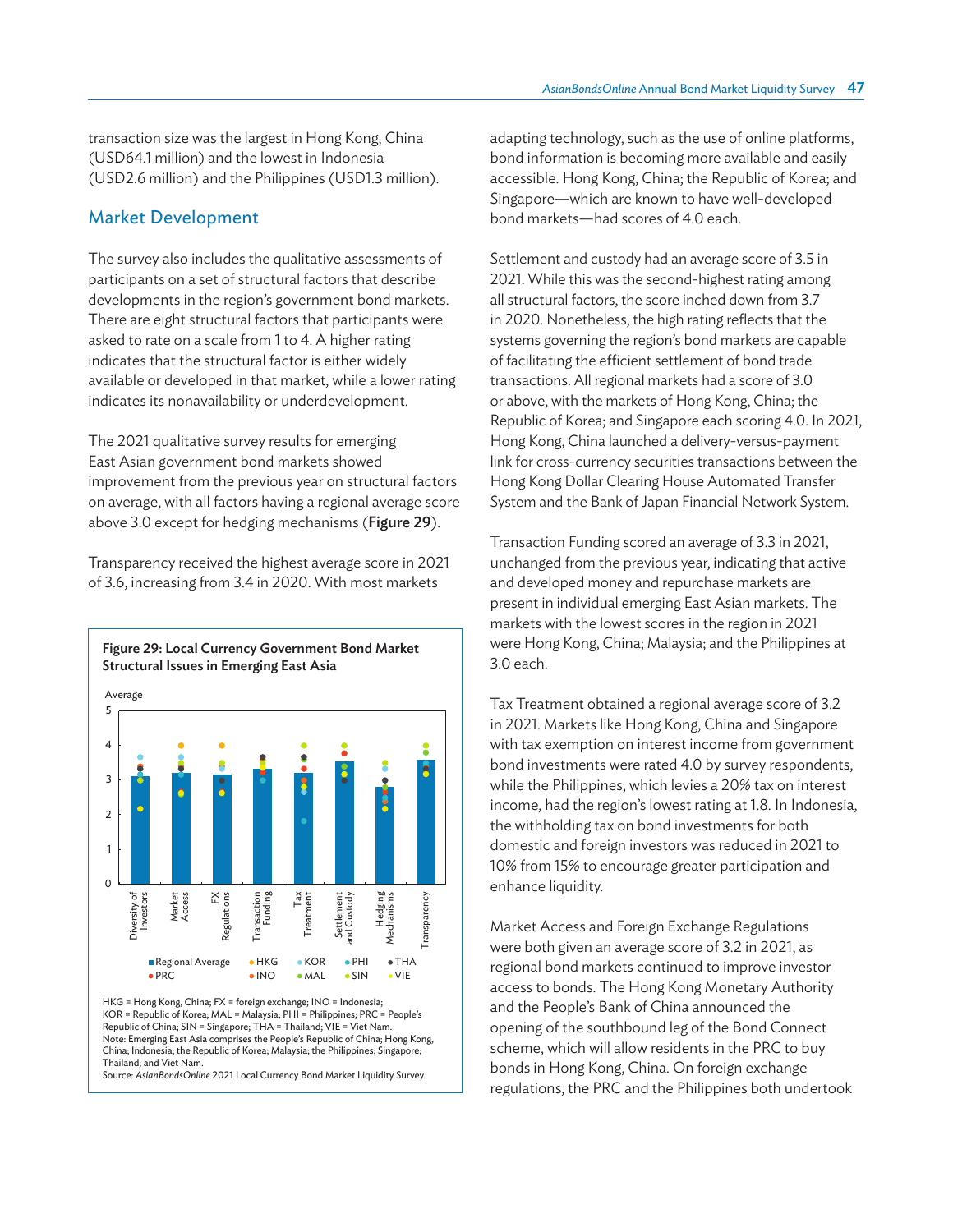liberalization measures in 2021 to facilitate foreign exchange transactions.<sup>9</sup>

Diversity of Investors had an average score of 3.1, the second-lowest rating among all structural factors, albeit an improvement compared to 2020's score of 2.9. All regional markets had a score of 3.0 or above except for Viet Nam, which had a score of 2.2, reflecting the small size of its bond market that is dominated by investors from the banking and insurance sectors.

Hedging Mechanisms remained the lowest-rated structural factor among survey participants. It scored an average of 2.8 in 2021, up slightly from 2.7 in 2020. Most markets had a score below 3.0. The Republic of Korea (3.3) and Singapore (3.5) had the highest scores in the region, owing to their developed markets. Though it posted the region's lowest score (2.2), Viet Nam added a hedging instrument in 2021 with the launch of a 10-year government bond future to provide another risk prevention tool for long-term government bonds.

## Corporate Bond Markets

### **Liquidity**

Corporate bond markets in emerging East Asia continued to be less liquid than government bond markets, as most corporate bonds in the region are held to maturity. For 2021, the region's corporate bond markets showed improved liquidity, with more survey participants noting an active secondary market in 2021 (85%) compared to 2020 (67%) (Figure 30). In the Philippines and Viet Nam, participants noted corporate bond trading activity in 2021 following inactivity in 2020.

The improvement in liquidity in 2021 was supported by narrower bid–ask spreads for most markets in the region. The regional average declined to 16.3 bps from 22.2 bps in 2020 (Figure 31). Six markets posted lower bid–ask spreads in 2021, including the PRC; Hong Kong, China; Indonesia; Malaysia; Singapore; and Viet Nam. Viet Nam registered the largest decline in its average bid–ask spread, from 85.0 bps in 2020 to 60.8 bps in 2021, as market participants noted increased liquidity in the corporate bond market in 2021 compared to a lack of trading activity in 2020. Indonesia posted the second-largest decline,





from 15.9 bps in 2020 to 7.0 bps in 2021, due to improved overall liquidity conditions in the market. Meanwhile, the Philippines and Thailand registered an increase in their bid–ask spreads but with only an average increment of 1.9 bps in each market. The Republic of Korea's average bid–ask spread barely changed between 2020 and 2021, with a marginal increase of less than 1 basis point. Viet Nam and the Philippines continued to post the region's widest corporate bid–ask spreads at 60.8 bps and

9 For the PRC, see <https://asia.nikkei.com/Spotlight/Caixin/China-tries-more-flexibility-for-multinational-currency-exchange>. For the Philippines, see [https://www.bsp.gov.ph/SitePages/](https://www.bsp.gov.ph/SitePages/MediaAndResearch/MediaDisp.aspx?ItemId=5892) [MediaAndResearch/MediaDisp.aspx?ItemId=5892.](https://www.bsp.gov.ph/SitePages/MediaAndResearch/MediaDisp.aspx?ItemId=5892)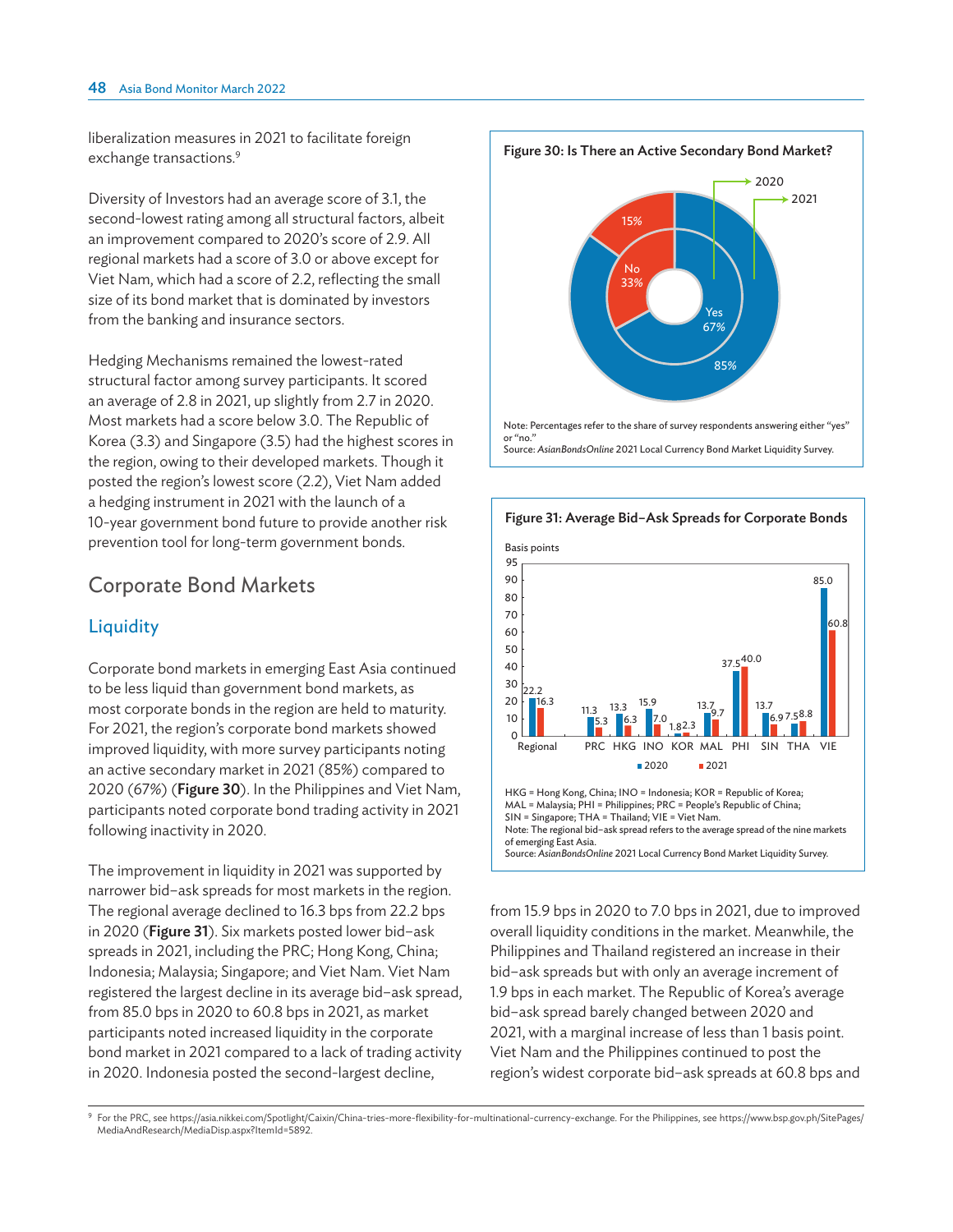40.0 bps, respectively, as their corporate bond markets remained relatively underdeveloped with most investors holding their bonds until maturity.

The region's average corporate bond market transaction size increased to USD3.4 million from USD2.7 million in 2020, with six out of nine markets posting larger average transaction sizes in the 2021 survey compared with a year earlier (Figure 32). Viet Nam's corporate bond market registered the largest increase in average transaction size, rising from USD2.2 million to USD4.9 million. The increase and the relatively large average transaction size in Viet Nam can be traced to the surge in corporate bond issuance in 2021 and may also be due to the few very large investors participating in trading. The PRC registered the second-largest increase from USD3.1 million in 2020 to USD4.7 million in 2021, which can also be attributed to increased corporate bond issuances in 2021 despite a rising number of bond defaults, as the domestic economy rebounded. The three markets with the smallest average transaction sizes include Thailand (USD0.8 million), Indonesia (USD0.6 million), and the Philippines (USD0.4 million). The corporate bond markets of Hong Kong, China and the Republic of Korea continued to have the largest average transaction sizes at USD8.3 million and USD6.6 million, respectively.

Between Q4 2020 and Q4 2021, changes in turnover ratios for the corporate bond markets in the region



HKG = Hong Kong, China; INO = Indonesia; KOR = Republic of Korea; MAL = Malaysia; PHI = Philippines; PRC = People's Republic of China; SIN = Singapore; THA = Thailand; USD = United States dollar; VIE = Viet Nam. Note: The regional bid–ask spread refers to the average spread of the nine markets of emerging East Asia.

Source: *AsianBondsOnline* 2021 Local Currency Bond Market Liquidity Survey.

for which data are available were mixed (Figure 33). Corporate turnover ratios in the PRC rose the most, from 0.16 in Q4 2020 to 0.33 in Q4 2021, as both trading volume and average bonds outstanding posted annual increases, with trading volume doubling in size during the year. For the Republic of Korea and Malaysia, corporate turnover ratios showed increases in the first half of 2021, but then slightly declined in the second half of the year. For Thailand, the corporate turnover ratio remained relatively steady during the review period. Meanwhile, the corporate turnover ratio fell in Indonesia from 0.26 in Q4 2020 to 0.19 in Q4 2021, as trading volume fell at a faster pace than average bonds outstanding. The turnover ratio in Hong Kong, China fell from 0.15 to 0.08 during the review period due to a decline in trading volume.

#### Market Development

Compared to the 2020 liquidity survey, the development of the region's corporate bond market was generally similar in 2021. The corporate bond market of emerging East Asia continued to be well-developed when it comes to settlement and custody, transaction funding, foreign exchange regulations, market access, and transparency (Figure 34). Each of these categories had an average



HKG = Hong Kong, China; INO = Indonesia; KOR = Republic of Korea; MAL = Malaysia; PRC = People's Republic of China; Q1 = first quarter; Q2 = second quarter; Q3 = third quarter; Q4 = fourth quarter; THA = Thailand. Note: Turnover ratios are calculated as local currency trading volume (sales amount only) divided by average local currency value of outstanding bonds during each 3-month period.

Sources: People's Republic of China (CEIC Data Company); Hong Kong, China (Hong Kong Monetary Authority); Indonesia (Indonesia Stock Exchange); Republic of Korea (The Bank of Korea and KG Zeroin Corporation); Malaysia (Bank Negara Malaysia); Singapore (Monetary Authority of Singapore and Singapore Government Securities); and Thailand (Bank of Thailand and Thai Bond Market Association).